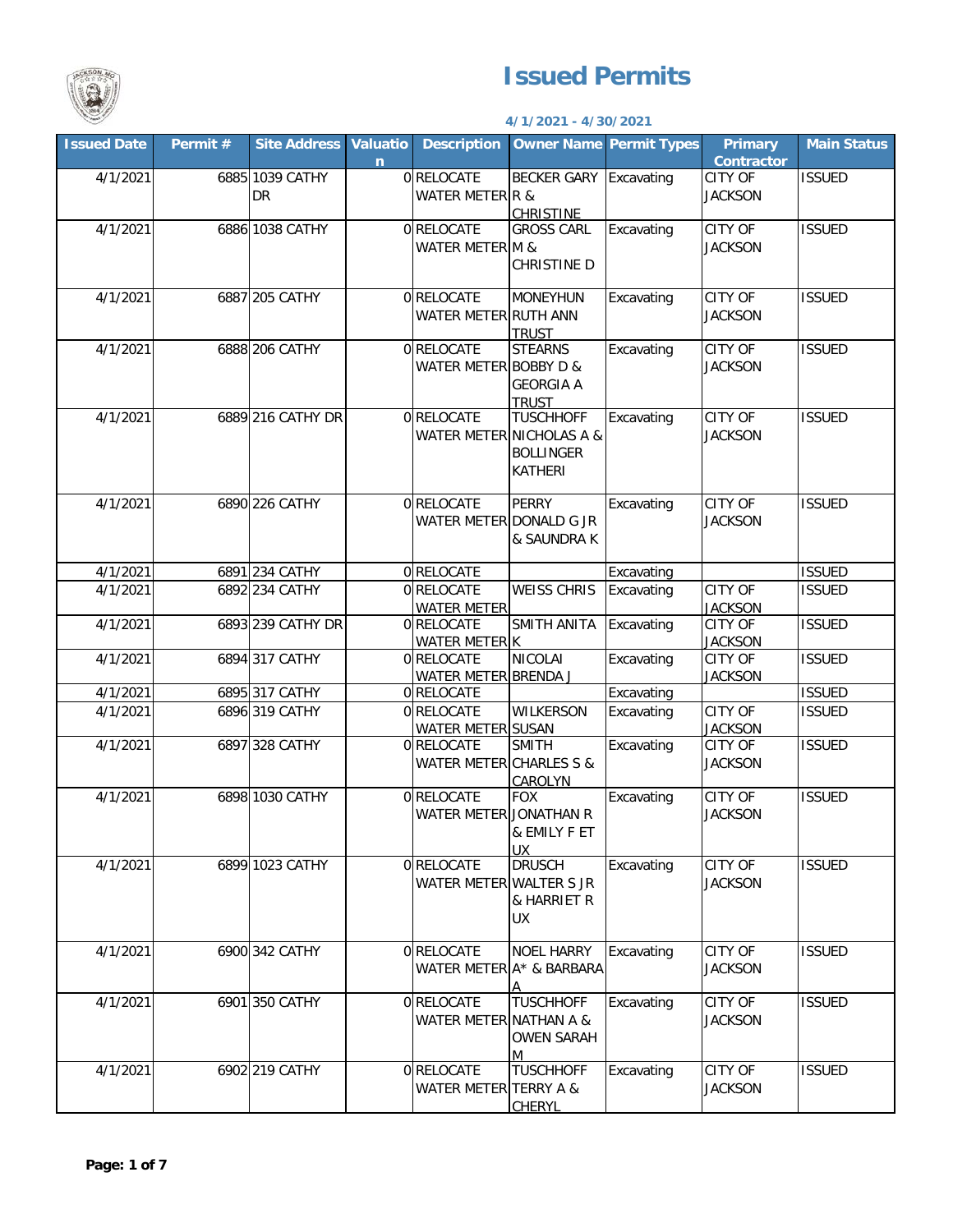| 4/1/2021 | 6903 1021 CATHY                | 0RELOCATE<br>WATER METER WALTER E &        | FEHRMANN<br><b>LOIS M TRUST</b>                    | Excavating      | <b>CITY OF</b><br><b>JACKSON</b>           | <b>ISSUED</b> |
|----------|--------------------------------|--------------------------------------------|----------------------------------------------------|-----------------|--------------------------------------------|---------------|
| 4/1/2021 | 6904 302 CATHY                 | 0 RELOCATE<br>WATER METER & DIXIE L        | CRITES J ALAN Excavating                           |                 | <b>CITY OF</b><br><b>JACKSON</b>           | <b>ISSUED</b> |
| 4/1/2021 | 6905 307 CATHY                 | 0 RELOCATE<br>WATER METER CURTIS C &       | <b>BUEHLER</b><br>PENNAPA G                        | Excavating      | <b>CITY OF</b><br><b>JACKSON</b>           | <b>ISSUED</b> |
| 4/1/2021 | 6906 312 CATHY                 | 0 RELOCATE<br><b>WATER METER CHARLES R</b> | <b>KAMP</b><br><b>FAMILY TRUST</b>                 | Excavating      | <b>CITY OF</b><br><b>JACKSON</b>           | <b>ISSUED</b> |
| 4/1/2021 | 6907 320 CATHY                 | 0 RELOCATE<br>WATER METER STEPHEN J &      | <b>MATHES</b><br>MELODY H UX                       | Excavating      | <b>CITY OF</b><br><b>JACKSON</b>           | <b>ISSUED</b> |
| 4/1/2021 | 6908 1003 CATHY                | 0 RELOCATE<br>WATER METER ARTHUR * &       | <b>KRAEMER</b><br><b>LILLIE UX</b>                 | Excavating      | <b>CITY OF</b><br><b>JACKSON</b>           | <b>ISSUED</b> |
| 4/1/2021 | 6909 1011 CATHY                | 0 RELOCATE<br>WATER METER E & SEIKO        | <b>TYLER JAMES</b>                                 | Excavating      | <b>CITY OF</b><br><b>JACKSON</b>           | <b>ISSUED</b> |
| 4/1/2021 | 6910 1057 CATHY                | 0 RELOCATE<br>WATER METER SAMANTHA         | <b>HUFF</b>                                        | Excavating      | CITY OF<br><b>JACKSON</b>                  | <b>ISSUED</b> |
| 4/1/2021 | 6911 1012 CATHY                | 0 RELOCATE<br>WATER METER MICHEAL &        | <b>GREEN</b><br><b>LAURA UX</b>                    | Excavating      | CITY OF<br><b>JACKSON</b>                  | <b>ISSUED</b> |
| 4/1/2021 | 6912 1020 CATHY                | 0 RELOCATE<br>WATER METER GRACE            | <b>SCHAPER</b>                                     | Excavating      | <b>CITY OF</b><br><b>JACKSON</b>           | <b>ISSUED</b> |
| 4/1/2021 | 6913 1046 CATHY                | 0 RELOCATE<br>WATER METER JAMES D &        | <b>WALKER</b><br>SALLY J                           | Excavating      | <b>CITY OF</b><br><b>JACKSON</b>           | <b>ISSUED</b> |
| 4/1/2021 | 6914 1047 CATHY                | 0 RELOCATE<br><b>WATER METER TRUST</b>     | HECHT JOINT                                        | Excavating      | <b>CITY OF</b><br><b>JACKSON</b>           | <b>ISSUED</b> |
| 4/1/2021 | 6915 1056 CATHY                | 0 RELOCATE<br>WATER METER HIRSCHEL* &      | <b>STATLER E</b><br><b>SHIRLEY M</b>               | Excavating      | <b>CITY OF</b><br><b>JACKSON</b>           | <b>ISSUED</b> |
| 4/1/2021 | 5902 2540<br>JONATHAN DR       | 3,000 BLACK CHAIN<br><b>LINK FENCE</b>     | <b>LUCAS</b><br><b>MUELLER</b>                     | <b>Building</b> | <b>OUTDOOR</b><br><b>SOLUTIONS</b>         | <b>ISSUED</b> |
| 4/1/2021 | 6009 1426<br>PARKWOOD<br>CIR.  | 200 PRIVACY<br><b>FENCE PANEL</b>          | RIGDON<br><b>VINCENT P &amp;</b><br><b>CYNTHIA</b> | <b>Building</b> | 1SELF                                      | <b>ISSUED</b> |
| 4/1/2021 | 6240 1332<br>ROSEBUD DR        | 5,700 STORAGE<br><b>SHED</b>               | <b>DUSTIN</b><br>CRASS                             | <b>Building</b> | <b>ΤK</b><br>TRANSPORT<br><b>GROUP LLC</b> | <b>ISSUED</b> |
| 4/1/2021 | 6352 1711 TREVINO              | 6,800 DECK                                 | NICKOLAS<br><b>JAMES</b>                           | <b>Building</b> | CAPE<br><b>CONSTRUCTIO</b><br>N & ROOFING  | <b>ISSUED</b> |
| 4/1/2021 | 6413 1991 PAR<br><b>CIRCLE</b> | 2,000 DEMO DECK<br>AND REBUILD             | <b>SETH</b><br><b>HARRELL</b>                      | <b>Building</b> | 1SELF                                      | <b>ISSUED</b> |
| 4/1/2021 | 6421 2605<br>Wedgewood dr      | 4,000 EGRESS<br>WINDOW                     | KAILEE<br><b>BURGIN</b>                            | <b>Building</b> | <b>SLAB</b><br>MASTERS INC                 | <b>ISSUED</b> |
| 4/1/2021 | 6674 1014 NANCY<br>DR          | 8,000 POUR PATIO,<br><b>DEMO</b>           | <b>EMILY</b><br><b>CAMPOS</b>                      | <b>Building</b> | 1SELF                                      | <b>ISSUED</b> |
| 4/2/2021 | 6879 1859 JUNE LN              | 2,000 WOOD<br>PRIVACY                      | <b>DYLAN</b><br><b>MARTIN</b>                      | <b>Building</b> | 1SELF                                      | <b>ISSUED</b> |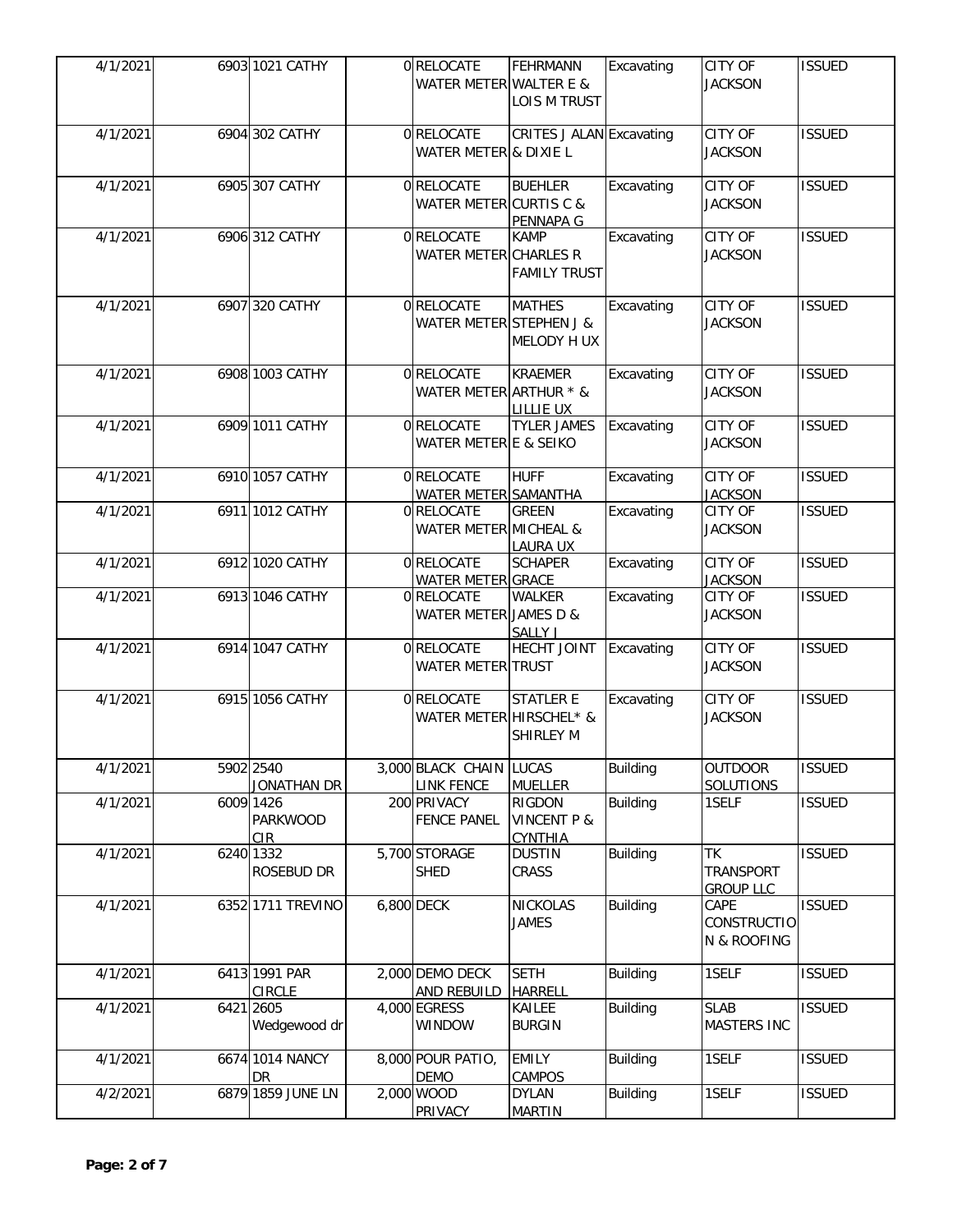| 4/5/2021 | 6880 1715 | JENNIFER DR                                 |        | 3,000 4' BLACK<br><b>CHAIN LINK</b>                                     | CHRISTAN<br><b>WILSON</b>                                                              | Building           | <b>UFO FENCING</b>                             | <b>ISSUED</b> |
|----------|-----------|---------------------------------------------|--------|-------------------------------------------------------------------------|----------------------------------------------------------------------------------------|--------------------|------------------------------------------------|---------------|
| 4/5/2021 | 6881311   | <b>ELMWOOD</b>                              |        | 8,500 6' WOOD<br>PRIVACY<br><b>FENCE</b>                                | CASSANDRA<br>CANNIZZARO<br>& TYRELL                                                    | <b>Building</b>    | <b>UFO FENCING</b>                             | <b>ISSUED</b> |
| 4/5/2021 | 6876 2351 | <b>BRITTANY DR</b>                          |        | 5,000 EXTEND DECK,<br>ADD STAIRS,<br><b>AND PRIVACY</b><br><b>FENCE</b> | <b>BLACK</b><br><b>GAMMON</b><br><b>BRADLEY &amp;</b><br><b>TAMARA ET</b><br><b>UX</b> | <b>Building</b>    | 1SELF                                          | <b>ISSUED</b> |
| 4/5/2021 |           | 6884 1148<br><b>BRAMBLEWOO</b><br>D         |        | 2,900 PRIVACY<br><b>FENCE -</b><br><b>INSIDE</b>                        | MARTIN JOHN Building<br>D & KEELY A<br><b>UX</b>                                       |                    | 1SELF                                          | <b>ISSUED</b> |
| 4/5/2021 |           | 6707 00 RIDGE                               |        | 0 REQUEST FOR                                                           |                                                                                        | Rezoning           |                                                | COMPLETE      |
| 4/5/2021 |           | 6791 OLD TOLL RD                            |        | 0 REQUEST FOR<br>SPECIAL USE                                            |                                                                                        | Conditional<br>Use |                                                | COMPLETE      |
| 4/5/2021 |           | 6850 820 GERALD                             |        | 2,500 CHAIN LINK                                                        | <b>JOANNA LEE</b>                                                                      | Building           | 1SELF                                          | <b>ISSUED</b> |
| 4/6/2021 |           | 6853 528 E<br><b>JACKSON</b><br><b>BLVD</b> |        | 2,821 4' X 8' NON-<br>ILLUMINATED<br><b>SWING</b>                       | <b>BILL KING</b><br><b>RENTALS LLC</b>                                                 | Sign               | <b>CANEDY SIGN</b><br>& GRAPHICS               | <b>ISSUED</b> |
| 4/6/2021 |           | 6845 1601 WARREN<br>LAKE DR                 | 11,800 |                                                                         | <b>ESSNER</b><br><b>BRENT M &amp;</b><br><b>MALORY P</b>                               | <b>Building</b>    | <b>BOOTHEEL</b><br><b>FENCE CO</b>             | <b>ISSUED</b> |
| 4/6/2021 | 6005 722  | ROSAMUND                                    |        | 1,800 FENCE &<br>MOVING SHED HAILY WEBB                                 | KALEB &                                                                                | <b>Building</b>    | 1SELF                                          | <b>ISSUED</b> |
| 4/6/2021 |           | 6925 1905 JACKSON<br><b>BLVD E</b>          |        | <b>O INSTALL</b><br><b>WATER METER INVESTMENTS</b>                      | <b>MAEVERS</b><br><b>LLC</b>                                                           | Excavating         | CITY OF<br><b>JACKSON</b>                      | <b>ISSUED</b> |
| 4/6/2021 |           | 6926 445 JONA<br>GOLD                       |        | <b>O INSTALL</b><br><b>WATER METER</b>                                  | DOWD CO                                                                                | Excavating         | <b>CITY OF</b><br><b>JACKSON</b>               | <b>ISSUED</b> |
| 4/6/2021 |           | 6927 436 JONA<br><b>GOLD CT</b>             |        | 0 INSTALL<br>WATER METER OF WEST                                        | THE VILLAS<br><b>PARK LLC</b>                                                          | Excavating         | CITY OF<br><b>JACKSON</b>                      | <b>ISSUED</b> |
| 4/6/2021 |           | 6928 442 JONA<br><b>GOLD CT</b>             |        | 0 INSTALL<br>WATER METER WILLIAMS LLC                                   | <b>BRANDON O</b>                                                                       | Excavating         | <b>CITY OF</b><br><b>JACKSON</b>               | <b>ISSUED</b> |
| 4/6/2021 |           | 6871 3084 PRAIRIE<br><b>VIEW TRL</b>        |        | 50,000 INGROUND<br><b>POOL</b>                                          | CHAD &<br>CHELSEA<br>GANTZ                                                             | <b>Building</b>    | TRI-STATE<br>SWIMMING<br>POOLS INC             | <b>ISSUED</b> |
| 4/6/2021 |           | 6875 3084 PRAIRIE<br><b>VIEW TRL</b>        |        | 8,400 PRIVACY<br>FENCE -<br><b>INSIDE</b>                               | CHAD &<br>CHELSEA<br><b>GANTZ</b>                                                      | <b>Building</b>    | <b>BOOTHEEL</b><br><b>FENCE CO</b>             | <b>ISSUED</b> |
| 4/6/2021 |           | 6917 629 DONNA<br>DR                        |        | 6,700 STORAGE<br><b>SHED</b>                                            | <b>BOHNERT</b><br>JAMES R &<br>TAMARA D UX                                             | <b>Building</b>    | A-1 PORTABLE ISSUED<br><b>BUILDINGS</b>        |               |
| 4/7/2021 |           | 6541 850 GERALD<br><b>ST</b>                |        | 4,000 INSTALL<br><b>RANGE HOOD</b><br>AND FIRE                          | <b>BOBBY GRAY</b>                                                                      | <b>Building</b>    | <b>BRANDON</b><br>LASZEWSKI<br><b>ELECTRIC</b> | <b>ISSUED</b> |
| 4/8/2021 | 6842 4011 | <b>MCKENDREE</b><br><b>CROSSING</b>         |        | 197,445 NEW SING<br>FAM HOUSE W<br><b>BASEMENT</b>                      | <b>SPECTRE</b>                                                                         | <b>Building</b>    | J & J<br>UNLIMITED<br>LLC                      | <b>ISSUED</b> |
| 4/8/2021 |           | 6882 5298 JUDEN<br><b>BROOK WAY</b>         |        | 120,000 NEW SING<br>FAM RES -<br><b>SLAB</b>                            | <b>BKKS</b><br><b>DEVELOPMEN</b><br>T LLC                                              | <b>Building</b>    | <b>BKKS</b><br>DEVELOPMEN<br>T LLC             | <b>ISSUED</b> |
| 4/8/2021 | 6883 5441 | <b>FLATROCK</b><br><b>TRACE</b>             |        | 120,975 NEW SING<br>FAM RES -<br><b>SLAB</b>                            | <b>RAMSEY</b><br><b>BRANCH LLC</b>                                                     | <b>Building</b>    | <b>BKKS</b><br>DEVELOPMEN<br>T LLC             | <b>ISSUED</b> |
| 4/9/2021 |           | 6924 1015<br><b>WESTBROOK</b><br>LN         |        | 13,000 REMOVE AND<br><b>REPLACE</b><br><b>DECK</b>                      | <b>BEASLEY</b><br><b>WILLIAM R &amp;</b><br>CHRISTY L UX                               | <b>Building</b>    | 1SELF                                          | <b>ISSUED</b> |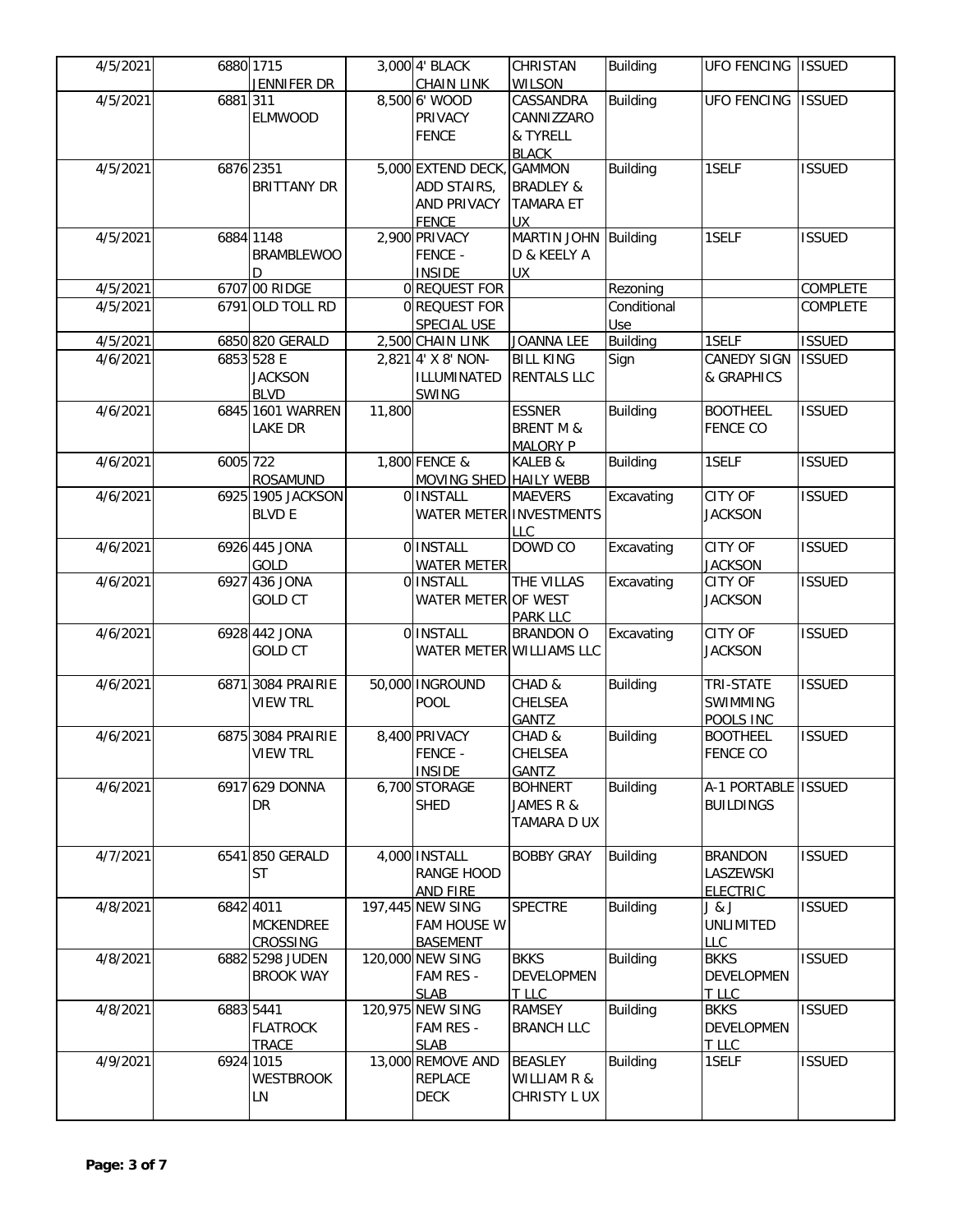| 4/12/2021 |          | 6938 520 S<br><b>FARMINGTON</b>              | 8,140 DOUBLE<br><b>CLEAN OUTS</b><br><b>AND SEWER</b> | KASTEN RUTH Plumbing<br>O TRUST                                                   |                 | <b>DUTCH</b><br>ENTERPRISES,<br><b>INC</b>                                          | <b>ISSUED</b> |
|-----------|----------|----------------------------------------------|-------------------------------------------------------|-----------------------------------------------------------------------------------|-----------------|-------------------------------------------------------------------------------------|---------------|
| 4/12/2021 |          | 6939 2950 OLD<br><b>TOLL RD</b>              | 10,000 REPAIR AND<br><b>REPLACE</b><br><b>SEWER</b>   | CRITES CHUG Plumbing<br><b>TRUST &amp;</b><br><b>CRITES JULIE</b><br><b>TRUST</b> |                 | <b>OBERMANN</b><br><b>HEATING &amp;</b><br>PLUMBING LLC                             | <b>ISSUED</b> |
| 4/12/2021 |          | 6944 117 N<br><b>GEORGIA</b>                 | 0 DEMO INSIDE VINCENT                                 | <b>NGUYEN</b>                                                                     | Demolition      | <b>PK</b><br><b>CONSTRUCTIO</b><br>N                                                | <b>ISSUED</b> |
| 4/12/2021 |          | 6929 1997 E<br><b>JACKSON</b><br><b>BLVD</b> | 3,000 SIGN                                            | <b>MAEVERS</b><br><b>INVESTMENTS</b><br><b>LLC</b>                                | <b>Building</b> | CANEDY SIGN   ISSUED<br>& GRAPHICS                                                  |               |
| 4/13/2021 | 6923 321 | <b>HENDERSON</b>                             | 2,500 INSTALL<br>PRIVACY                              | <b>VINCENT</b><br><b>TURNER</b>                                                   | <b>Building</b> | 1SELF                                                                               | <b>ISSUED</b> |
| 4/13/2021 |          | 6919 2683 DIANA<br>DR                        | 7,338 GAZEBO AND<br><b>ELEC</b>                       | <b>BRUMFIELD</b><br><b>SHANE A &amp;</b><br><b>HEMMANN</b><br><b>APRIL</b>        | <b>Building</b> | <b>JH CUSTOM</b><br><b>FENCE</b><br><b>BUILDING</b>                                 | <b>ISSUED</b> |
| 4/13/2021 |          | 6920 1711 TREVINO<br>DR                      | 5,000 SLAB &<br><b>DRIVEWAY</b>                       | <b>NICKOLAS</b><br><b>JAMES</b>                                                   | Driveway        | 1SELF                                                                               | <b>ISSUED</b> |
| 4/13/2021 |          | 6949 126 WEST LN                             | 1,000 SERIVICE<br><b>UPGRADE</b>                      | NATHANIEL<br><b>WEBER</b>                                                         | Electrical      | <b>JAMES</b><br>AUFDENBERG                                                          | <b>ISSUED</b> |
| 4/13/2021 |          | 6932 514 N<br><b>FARMINGTON</b>              | 2,123 BLACK CHAIN<br><b>LINK FENCE</b>                | <b>SANDRA</b><br><b>WRIGHT</b>                                                    | <b>Building</b> | <b>JAMES</b><br><b>CONSTRUCTIO</b><br>N AND<br><b>FENCING LLC</b>                   | <b>ISSUED</b> |
| 4/13/2021 |          | 6958 1213 JACKSON<br><b>BLVD E</b>           | 2,250 REPLACING<br><b>SEWER LINE</b>                  | <b>HARTLE</b><br><b>PROPERTY</b><br><b>MANAGEMENT</b>                             | Plumbing        | <b>DUTCH</b><br>ENTERPRISES,<br><b>INC</b>                                          | <b>ISSUED</b> |
| 4/13/2021 |          | 6959 510 OLD CAPE<br><b>RD</b>               | 2,000 ELECTRIC<br><b>SERVICE</b><br><b>UPGRADE</b>    | <b>WENDEL</b><br><b>BARBARAL</b><br><b>TRUST</b>                                  | Electrical      | MSI ELECTRIC ISSUED<br><b>INC</b>                                                   |               |
| 4/14/2021 |          | 6937 1635<br><b>ENTERPRISE</b><br>CT         | 1,000 EXTEND<br><b>DRIVEWAY</b>                       | SMITH SCOTT Building<br>& AMY                                                     |                 | 1SELF                                                                               | <b>ISSUED</b> |
| 4/14/2021 |          | 6945 1406<br><b>GREENLEAF</b><br><b>AVE</b>  | 45,000 INGROUND<br>POOL WITH<br><b>FENCE</b>          | <b>TURLEY</b><br><b>NATHAN M &amp;</b><br>ALISHA A UX                             | <b>Building</b> | John Crail                                                                          | <b>ISSUED</b> |
| 4/14/2021 | 6946 315 | <b>HENDERSON</b><br><b>ST</b>                | 3,000 WOOD<br>PRIVACY<br><b>FENCE</b>                 | <b>KAMERON</b><br>CHASE<br><b>BONNER</b>                                          | <b>Building</b> | 1SELF                                                                               | <b>ISSUED</b> |
| 4/14/2021 |          | 6921 345 DAISY<br><b>AVE</b>                 | 600 FREE<br><b>STANDING</b><br><b>SIGN</b>            | <b>MEYER</b><br><b>ROBERT L &amp;</b><br>LORI S                                   | <b>Building</b> | 1SELF                                                                               | <b>ISSUED</b> |
| 4/14/2021 |          | 6841 727 S<br><b>FARMINGTON</b><br><b>RD</b> | 18,000 GENERATOR                                      | <b>WIRELESS</b><br>ASSET GROUP,<br><b>LLC</b>                                     | Electrical      | GENERAL<br><b>DYNAMICS</b><br><b>INFORMATION</b><br><b>TECHNOLOGY</b><br><b>INC</b> | <b>ISSUED</b> |
| 4/16/2021 |          | 6947 1402<br>ORCHARD DR                      | 2,000 SIDE WALK                                       | REORGANIZED Building<br><b>SCHOOL</b><br><b>DISTRICT R2</b>                       |                 | JACKSON R-2<br>SCHOOL<br><b>DISTRICT</b>                                            | <b>ISSUED</b> |
| 4/16/2021 |          | 6934 410 DIANA ST                            | 5,500 EXTEND<br><b>DRIVEWAY</b>                       | <b>JACOB JOEL</b><br><b>McCONNELL</b>                                             | Driveway        | EC CONCRETE   ISSUED                                                                |               |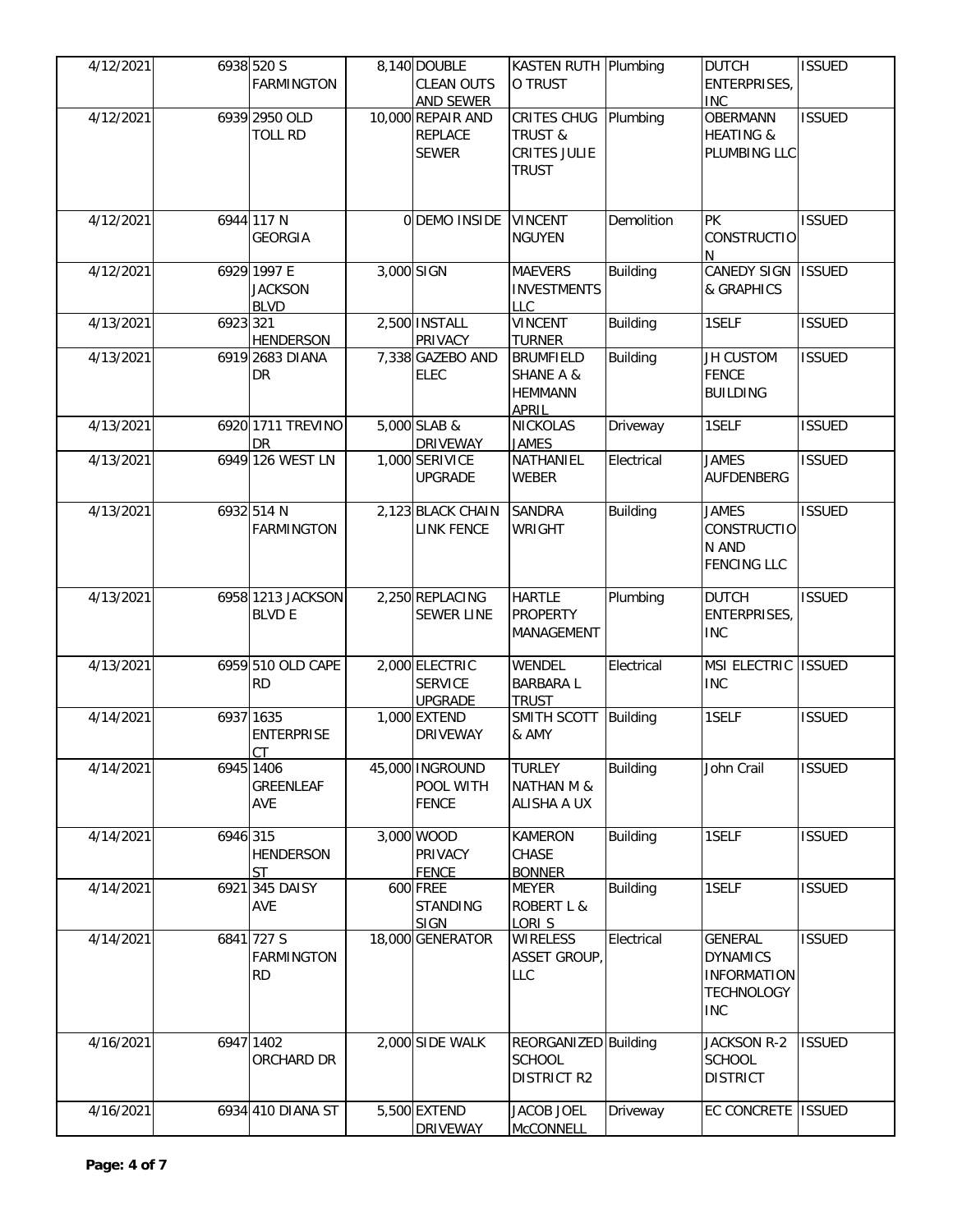| 4/16/2021 |           | 6940 621 LUETJI ST              |          | 3,300 CHAIN LINK<br>FENCE                | LEIGH-ANN<br><b>WHITE</b>                                 | <b>Building</b> | <b>UFO FENCING</b>                                               | <b>ISSUED</b> |
|-----------|-----------|---------------------------------|----------|------------------------------------------|-----------------------------------------------------------|-----------------|------------------------------------------------------------------|---------------|
| 4/16/2021 | 6942 675  | <b>MULBERRY ST</b>              |          | 1,200 EXTENDING<br>PATIO                 | RICH THOMAS Driveway                                      |                 | <b>WIGGINS</b><br>CONCRETE,                                      | <b>ISSUED</b> |
| 4/16/2021 |           | 6943 455 LACEY ST               | $\Omega$ |                                          | <b>JACKSON R-II</b><br><b>SCHOOL</b><br><b>DISTRICT</b>   | <b>Building</b> | <b>TRAVIS</b><br>JACKSON R-2<br><b>SCHOOL</b><br><b>DISTRICT</b> | <b>ISSUED</b> |
| 4/16/2021 | 6966 2601 | <b>CORTLAND DR</b>              |          | 0 INSTALL                                | <b>MARSHALL</b><br>WATER METER TRAWICK/MHR<br><b>RLLC</b> | Excavating      | CITY OF<br><b>JACKSON</b>                                        | <b>ISSUED</b> |
| 4/16/2021 | 6967 355  | <b>HILLCREST</b>                |          | 0RELOCATE<br><b>WATER METER LEROY</b>    | <b>KESTER</b>                                             | Excavating      | CITY OF<br><b>JACKSON</b>                                        | <b>ISSUED</b> |
| 4/16/2021 |           | 6968 1028<br>CAROLYN            |          | 0 RELOCATE<br>WATER METER GLORIA F       | <b>MEYER</b><br><b>TRUST</b>                              | Excavating      | CITY OF<br><b>JACKSON</b>                                        | <b>ISSUED</b> |
| 4/16/2021 |           | 6969 1040<br>CAROLYN            |          | 0 RELOCATE<br>WATER METER DARIN &        | <b>REVELLE</b><br>SHANNON C<br>ET UX                      | Excavating      | CITY OF<br><b>JACKSON</b>                                        | <b>ISSUED</b> |
| 4/16/2021 |           | 6970 1045<br>CAROLYN            |          | 0RELOCATE<br>WATER METER BRADLEY S &     | <b>EAKERS</b><br><b>KAREN K ET</b><br>UX                  | Excavating      | CITY OF<br><b>JACKSON</b>                                        | <b>ISSUED</b> |
| 4/16/2021 |           | 6971 1055<br>CAROLYN            |          | 0RELOCATE<br>WATER METER GLENNA L        | <b>NORRIS</b><br><b>ETAL</b>                              | Excavating      | CITY OF<br><b>JACKSON</b>                                        | <b>ISSUED</b> |
| 4/16/2021 | 6972 305  | <b>HILLCREST</b>                |          | 0RELOCATE<br>WATER METER L TRUST ETAL    | CRITES KEITH Excavating                                   |                 | CITY OF<br><b>JACKSON</b>                                        | <b>ISSUED</b> |
| 4/16/2021 | 6973 313  | <b>HILLCREST</b>                |          | 0 RELOCATE<br><b>WATER METER</b>         | <b>TALBUT RILEY Excavating</b>                            |                 | CITY OF<br><b>JACKSON</b>                                        | <b>ISSUED</b> |
| 4/16/2021 | 6974 335  | <b>HILLCREST</b>                |          | 0RELOCATE<br>WATER METER E & BARBARA     | SIDES SAMUEL Excavating<br>K UX                           |                 | CITY OF<br><b>JACKSON</b>                                        | <b>ISSUED</b> |
| 4/16/2021 |           | 6975 1015                       |          | 0 RELOCATE                               |                                                           | Excavating      |                                                                  | <b>ISSUED</b> |
| 4/16/2021 |           | 6976 1015<br>CAROLYN            |          | 0 RELOCATE<br>WATER METER CHARLES LEE    | <b>HUMES</b><br>& LUCILLE                                 | Excavating      | <b>CITY OF</b><br><b>JACKSON</b>                                 | <b>ISSUED</b> |
| 4/16/2021 |           | 6977 1025<br><b>CAROLYN DR</b>  |          | 0 RELOCATE<br><b>WATER METER YAMNITZ</b> | <b>BRYAN</b>                                              | Excavating      | <b>CITY OF</b><br><b>JACKSON</b>                                 | <b>ISSUED</b> |
| 4/16/2021 |           | 6978 1033<br>CAROLYN            |          | 0 RELOCATE<br>WATER METER JACK M &       | PIEPENBROK<br>BEVERLY L ET<br>UX.                         | Excavating      | CITY OF<br><b>JACKSON</b>                                        | <b>ISSUED</b> |
| 4/16/2021 |           | 6956 323 ELM ST                 |          | 6,500 WOOD<br>PRIVACY<br><b>FENCE</b>    | <b>BLANTON</b><br><b>TRAVIS B &amp;</b><br>KATIE E ETUX   | <b>Building</b> | <b>UFO FENCING</b>                                               | <b>ISSUED</b> |
| 4/16/2021 |           | 6957 1508 W<br><b>JACKSON</b>   |          | 5,995 WOOD<br>PRIVACY                    | ANDREW<br><b>STRONG</b>                                   | <b>Building</b> | <b>UFO FENCING</b>                                               | <b>ISSUED</b> |
| 4/19/2021 | 6955 389  | GRANDVIEW<br>DR.                |          | 4,765 CHAIN LINK<br><b>FENCE</b>         | <b>JINKERSON</b><br>MICHAEL H &<br>PEGGY A                | <b>Building</b> | <b>BOOTHEEL</b><br><b>FENCE CO</b>                               | <b>ISSUED</b> |
| 4/19/2021 |           | 6980 836 DALLAS                 |          | 1,500 SERVICE<br><b>UPGRADE</b>          | <b>PAM HOWELL</b>                                         | Electrical      | <b>DREYER</b><br><b>ELECTRIC CO</b><br><b>LLC</b>                | <b>ISSUED</b> |
| 4/19/2021 |           | 6952 1029 S<br>SHAWNEE AVE      |          | 12,000 REMOVE AND<br><b>REPLACE</b>      | <b>RICK</b><br><b>GUILLIAMS</b>                           | Driveway        | COUBOI LLC                                                       | <b>ISSUED</b> |
| 4/19/2021 |           | 6953 2735<br><b>BRITTANY DR</b> |          | 6,300 ALUMINUM<br><b>FENCE</b>           | <b>RON</b><br><b>SIMMONS</b>                              | <b>Building</b> | <b>BOOTHEEL</b><br><b>FENCE CO</b>                               | <b>ISSUED</b> |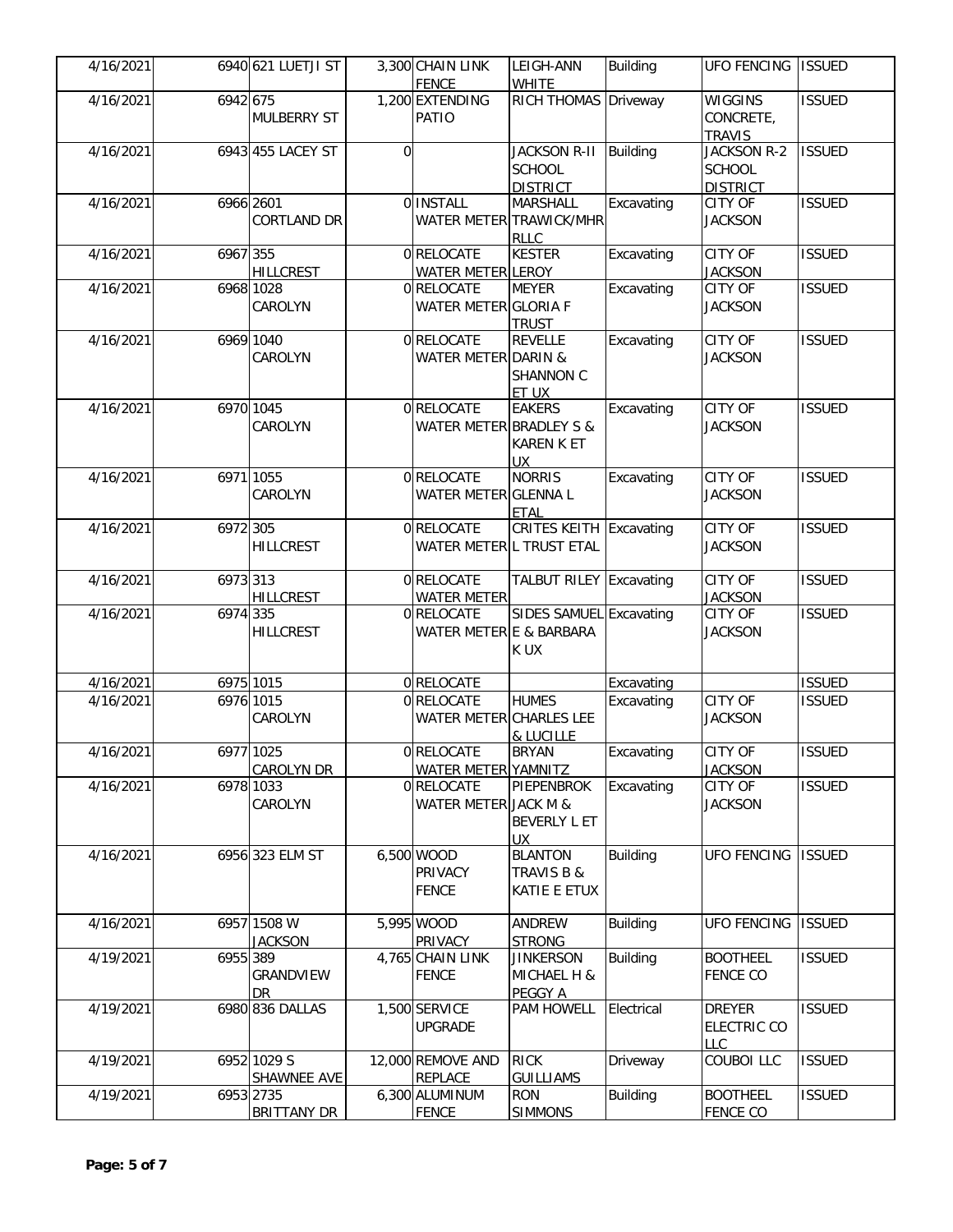| 4/19/2021 |          | 6918 EAST                        | 0 RE-SUBDIVIDE               |                       | Subdivision     |                      | <b>COMPLETE</b> |
|-----------|----------|----------------------------------|------------------------------|-----------------------|-----------------|----------------------|-----------------|
|           |          | WASHINGTON                       | TWO LOTS                     |                       | Minor           |                      |                 |
| 4/20/2021 |          | 6310 1121 OLD                    | 1,900 PATIO 24' X            | <b>MYER</b>           | <b>Building</b> | <b>THIELE</b>        | <b>ISSUED</b>   |
|           |          | CAPE RD                          | 12'                          | MICHAEL M &           |                 | CONCRETE             |                 |
|           |          |                                  |                              | <b>NANCY H</b>        |                 | <b>FINISHING</b>     |                 |
|           |          |                                  |                              |                       |                 | <b>INC</b>           |                 |
| 4/20/2021 |          | 6930 321 DONALD                  | 1,200 REMOVE &               | <b>WAGNER</b>         | <b>Building</b> | <b>THIELE</b>        | <b>ISSUED</b>   |
|           |          | <b>ST</b>                        | <b>REPLACE</b>               | JERRY B &             |                 | CONCRETE             |                 |
|           |          |                                  | PORCH SLAB                   | DARLENE L             |                 | <b>FINISHING</b>     |                 |
|           |          |                                  |                              |                       |                 | <b>INC</b>           |                 |
| 4/21/2021 |          | 6954 3072 PRAIRIE                | 1,500 DECK AROUND JOSHUA ROE |                       | <b>Building</b> | 1SELF                | <b>ISSUED</b>   |
| 4/22/2021 |          | 6950 POLE OH 2779                | 6,800 ELEC FROM              |                       | Electrical      | <b>EASTERN</b>       | <b>ISSUED</b>   |
|           |          | E MAIN ST                        | <b>FIBER CABLE</b>           |                       |                 | <b>MISSOURI</b>      |                 |
|           |          |                                  |                              |                       |                 | <b>INDUSTRIES</b>    |                 |
|           |          |                                  |                              |                       |                 | INC - EMI            |                 |
| 4/22/2021 |          | 6951 POLE OH 479                 | 6,800 ELEC FROM              |                       | Electrical      | <b>EASTERN</b>       | <b>ISSUED</b>   |
|           |          | W JACKSON                        | <b>FIBER CABLE</b>           |                       |                 | <b>MISSOURI</b>      |                 |
|           |          | <b>BLVD</b>                      |                              |                       |                 | <b>INDUSTRIES</b>    |                 |
|           |          |                                  |                              |                       |                 | INC - EMI            |                 |
| 4/22/2021 |          | 6948 POLE OH1447                 | 6,800 ELEC FROM              |                       | Electrical      | <b>EASTERN</b>       | <b>ISSUED</b>   |
|           |          | W                                | <b>FIBER CABLE</b>           |                       |                 | <b>MISSOURI</b>      |                 |
|           |          | INDEPENDENC                      |                              |                       |                 | <b>INDUSTRIES</b>    |                 |
|           |          | E ST                             |                              |                       |                 | INC - EMI            |                 |
| 4/22/2021 |          | 6960 608 OAK ST                  | 3,375 CHAIN LINK &           | <b>KRISTEN</b>        | <b>Building</b> | <b>JAMES</b>         | <b>ISSUED</b>   |
|           |          |                                  | PRIVACY                      | <b>REDBURN</b>        |                 | CONSTRUCTIO          |                 |
|           |          |                                  | <b>FENCE</b>                 |                       |                 | N AND                |                 |
|           |          |                                  |                              |                       |                 | <b>FENCING LLC</b>   |                 |
|           |          |                                  |                              |                       |                 |                      |                 |
| 4/22/2021 | 6877 841 |                                  | 0 REQUEST FOR CODY &         |                       | Zoning          |                      | <b>COMPLETE</b> |
|           |          | GREENSFERRY                      | A VARIANCE                   | <b>PATRICIA</b>       | Variance        |                      |                 |
|           |          | <b>RD</b>                        | <b>FROM THE</b>              | <b>BROCKMAN</b>       |                 |                      |                 |
| 4/23/2021 |          | 6866 2962 OLD                    | 322,175 NEW SING             | VERONICA              | Building        | <b>DOWD</b>          | <b>ISSUED</b>   |
|           |          | CAPE RD                          | <b>FAM RES</b>               | <b>JORDAN</b>         |                 | <b>COMPANYS</b>      |                 |
|           |          |                                  |                              |                       |                 | LLC                  |                 |
| 4/23/2021 | 6979 841 |                                  | 3,200 WOOD                   | CODY &                | <b>Building</b> | 1SELF                | <b>ISSUED</b>   |
|           |          | GREENSFERRY                      | PRIVACY                      | <b>PATRICIA</b>       |                 |                      |                 |
|           |          | <b>RD</b>                        | <b>FENCE</b>                 | <b>BROCKMAN</b>       |                 |                      |                 |
| 4/26/2021 |          | 6999 745 Vail                    | 4,500 sewer line             | <b>EASTMAN</b>        | Plumbing        | <b>BONNEY</b>        | <b>COMPLETE</b> |
|           |          |                                  | repair/replace               | <b>BRENT &amp;</b>    |                 | SEPTIC TANK          |                 |
|           |          |                                  |                              | <b>MARY</b>           |                 | <b>PUMPING &amp;</b> |                 |
|           |          |                                  |                              |                       |                 | <b>CHIMNEY</b>       |                 |
|           |          |                                  |                              |                       |                 | <b>SWEEP</b>         |                 |
|           |          |                                  |                              |                       |                 | <b>SERVICE</b>       |                 |
|           |          |                                  |                              |                       |                 |                      |                 |
| 4/26/2021 |          | 7000 5105                        | 0 FLOODPLAIN                 | <b>LAURA</b>          | Floodplain      |                      | COMPLETE        |
|           |          | LEXINGTON                        | PERMIT FOR                   | <b>SCHMITT</b>        | Development     |                      |                 |
| 4/26/2021 |          | 7002 426 N                       | 0 RELOCATE                   | <b>BENDER</b>         | Excavating      | CITY OF              | <b>ISSUED</b>   |
|           |          | SHAWNEE                          | WATER METER EDWARD &         |                       |                 | <b>JACKSON</b>       |                 |
|           |          | <b>BLVD</b>                      |                              | PENNY UX              |                 |                      |                 |
| 4/26/2021 |          | 7003 721 DALLAS                  | 0RELOCATE                    | <b>MAYBERRY</b>       | Excavating      | CITY OF              | <b>ISSUED</b>   |
|           |          | <b>ST</b>                        | WATER METER RONALD L SR      |                       |                 | <b>JACKSON</b>       |                 |
|           |          |                                  |                              | & SANDRA J            |                 |                      |                 |
|           |          |                                  |                              | ET UX                 |                 |                      |                 |
|           |          |                                  |                              |                       |                 |                      |                 |
| 4/29/2021 |          | 6990 810 E                       | 500 SIGN                     | <b>MCELRATH</b>       | <b>Building</b> | <b>CANEDY SIGN</b>   | <b>ISSUED</b>   |
|           |          | <b>JACKSON</b>                   |                              | <b>LIVING TRUST</b>   |                 | & GRAPHICS           |                 |
|           |          |                                  |                              |                       |                 |                      |                 |
| 4/30/2021 |          | <b>BLVD</b><br>7014 101 COURT ST | 1,500 INSTALL NEW            | JACKSON CITY Building |                 | CITY OF              | <b>ISSUED</b>   |
|           |          |                                  | <b>WALL IN</b>               | <b>OF</b>             |                 | <b>JACKSON</b>       |                 |
| 4/30/2021 |          | 6965 127 W MAIN                  | 35,000 ADD STAIRS            | <b>JACOB LEE</b>      | <b>Building</b> |                      | <b>ISSUED</b>   |
|           |          | <b>ST</b>                        | <b>AND LESSON</b>            | <b>LONG</b>           |                 |                      |                 |
|           |          |                                  |                              |                       |                 |                      |                 |